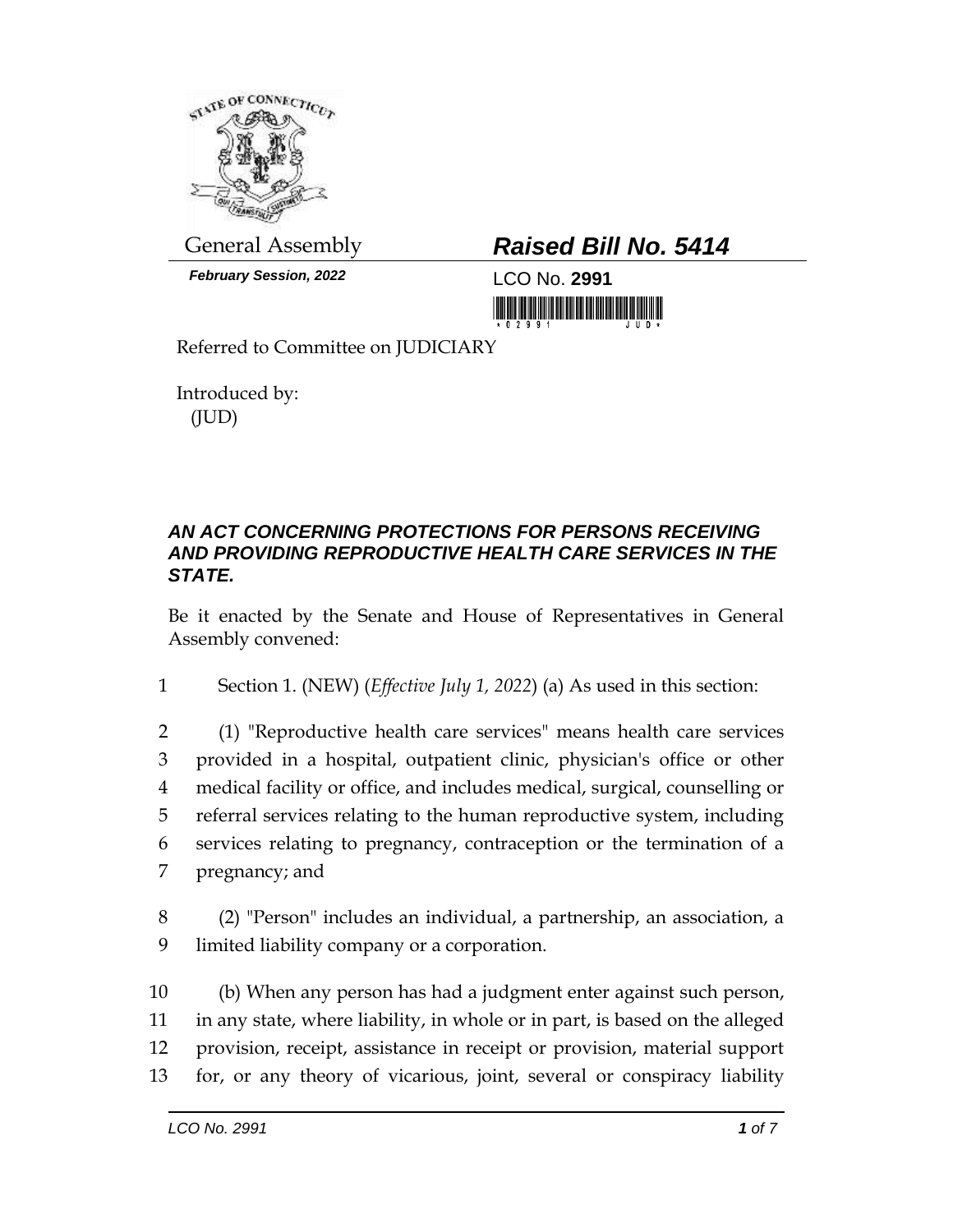derived therefrom, for reproductive health care services that are permitted under the laws of this state, such person may recover damages from any party that brought the action leading to that judgment or has sought to enforce that judgment. Recoverable damages shall include: (1) Just damages created by the action that led to that judgment, including, but not limited to, costs, expenses and attorney fees spent in defending the action that resulted in the entry of a judgment in another state; (2) costs, expenses and attorney fees incurred in bringing an action under this section; and (3) money damages treble the amount of any money damages award contained in the judgment entered in another state.

 (c) The provisions of this section shall not apply to a judgment entered in another state that is based on: (1) An action founded in tort or contract, and for which a similar claim would exist under the laws of 28 this state, brought by the patient who received the reproductive health care services upon which the original lawsuit was based or the patient's authorized legal representative, for damages suffered by the patient or damages derived from an individual's loss of consortium of the patient; or (2) an action founded in contract, and for which a similar claim would exist under the laws of this state, brought or sought to be enforced by a party with a contractual relationship with the person that is the subject of the judgment entered in another state.

 Sec. 2. (NEW) (*Effective July 1, 2022*) (a) Except as provided in sections 52-146c to 52-146k, inclusive, sections 52-146p, 52-146q and 52-146s of the general statutes and subsection (b) of this section, in any civil action or any proceeding preliminary thereto or in any probate, legislative or administrative proceeding, no covered entity, as defined in 45 CFR 160.103, shall disclose (1) any communication made to such covered entity, or any information obtained by such covered entity from, a patient or the conservator, guardian or other authorized legal representative of a patient relating to reproductive health care services that are permitted under the laws of this state, or (2) any information obtained by personal examination of a patient relating to reproductive health care services that are permitted under the laws of this state,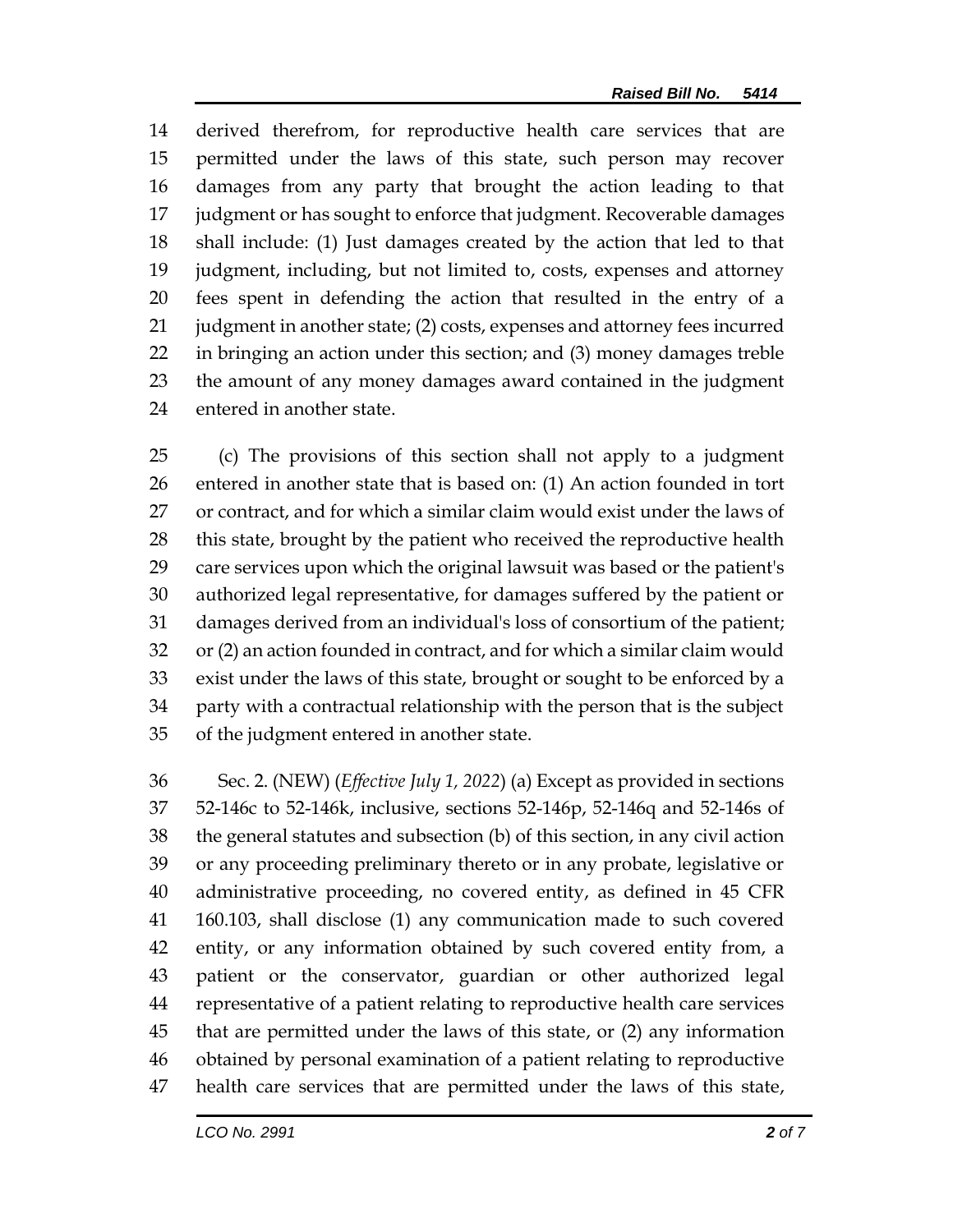unless the patient or that patient's conservator, guardian or other authorized legal representative explicitly consents in writing to such disclosure. A covered entity shall inform the patient or the patient's conservator, guardian or other authorized legal representative of the patient's right to withhold such written consent. As used in this subsection, "reproductive health care services" means health care services provided in a hospital, outpatient clinic, physician's office or other medical facility or office, and includes medical, surgical, counselling or referral services relating to the human reproductive system, including services relating to pregnancy, contraception or the termination of a pregnancy.

 (b) Written consent of the patient or the patient's conservator, guardian or other authorized legal representative shall not be required 61 for the disclosure of such communication or information  $(1)$  pursuant to the laws of this state or the rules of court prescribed by the Judicial Branch, (2) by a covered entity against whom a claim has been made, or there is a reasonable belief will be made, in such action or proceeding, to the covered entity's attorney or professional liability insurer or such insurer's agent for use in the defense of such action or proceeding, (3) to the Commissioner of Public Health for records of a patient of a covered entity in connection with an investigation of a complaint, if such records are related to the complaint, or (4) if child abuse, abuse of an elderly individual, abuse of an individual who is physically disabled or incompetent or abuse of an individual with intellectual disability is known or in good faith suspected.

 Sec. 3. Section 52-155 of the general statutes is repealed and the following is substituted in lieu thereof (*Effective July 1, 2022*):

 (a) Each commissioner, appointed according to the laws or usages of any other state or government, or by any court of the United States or of any other state or government, to take testimony in this state to be used in any such court, may apply to a judge of any court of record, or to any justice of the peace, notary public or commissioner of the Superior Court, for a subpoena or to any such judge for a capias, to compel the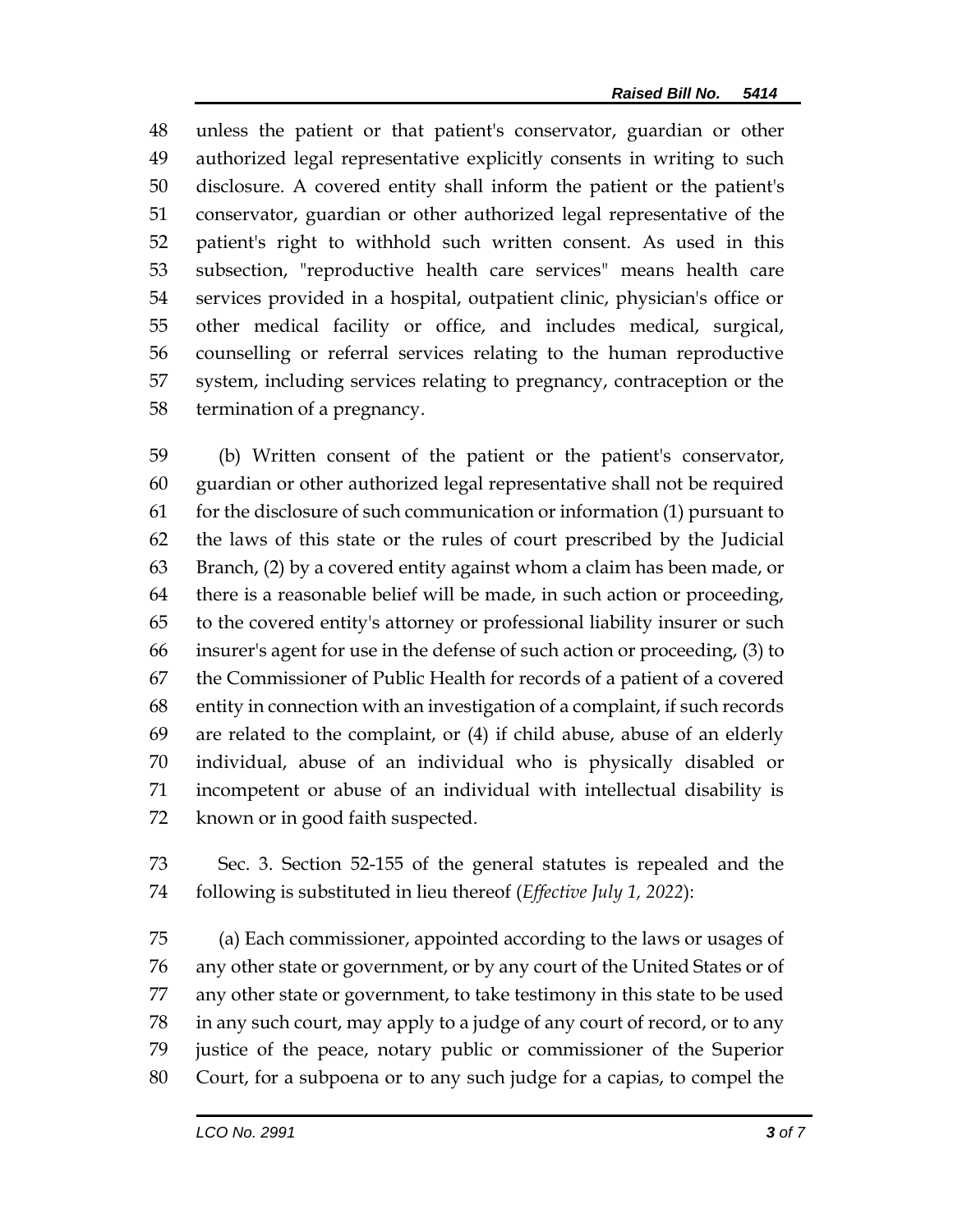appearance of any witness before such commissioner.

 (b) **[**Upon**]** Except as provided in subsection (d) of this section, upon proof of the commissioner's authority and that the testimony of the witness is material, the judge, justice of the peace, notary public or commissioner of the Superior Court shall issue the subpoena or capias requested. If any person summoned as a witness to testify before the commissioner refuses to appear and testify, the judge of any court of record may commit the person to prison until he signifies his willingness to appear and testify.

 (c) Before any compulsory process issues to cause any witness to attend and give his deposition, it shall appear to the officer who was to take the deposition, or, in the case of a commissioner, to the officer issuing the summons, that the witness has been duly summoned and the amount of his fees tendered to him by the officer serving the same.

 (d) A judge, justice of the peace, notary public or commissioner of the Superior Court shall not issue a subpoena requested by a commissioner, appointed according to the laws or usages of any other state or government, or by any court of the United States or of any other state or government, when such subpoena relates to reproductive health care services that are permitted under the laws of this state, unless the subpoena relates to: (1) An out-of-state action founded in tort or 102 contract, for which a similar claim would exist under the laws of this state, brought by a patient or the patient's authorized legal representative, for damages suffered by the patient or damages derived from an individual's loss of consortium of the patient; or (2) an out-of- state action founded in contract, and for which a similar claim would exist under the laws of this state, brought or sought to be enforced by a party with a contractual relationship with the person that is the subject of the subpoena requested by a commissioner appointed according to 110 the laws or usages of another state. As used in this subsection, "reproductive health care services" means health care services provided in a hospital, outpatient clinic, physician's office or other medical facility or office, and includes medical, surgical, counselling or referral services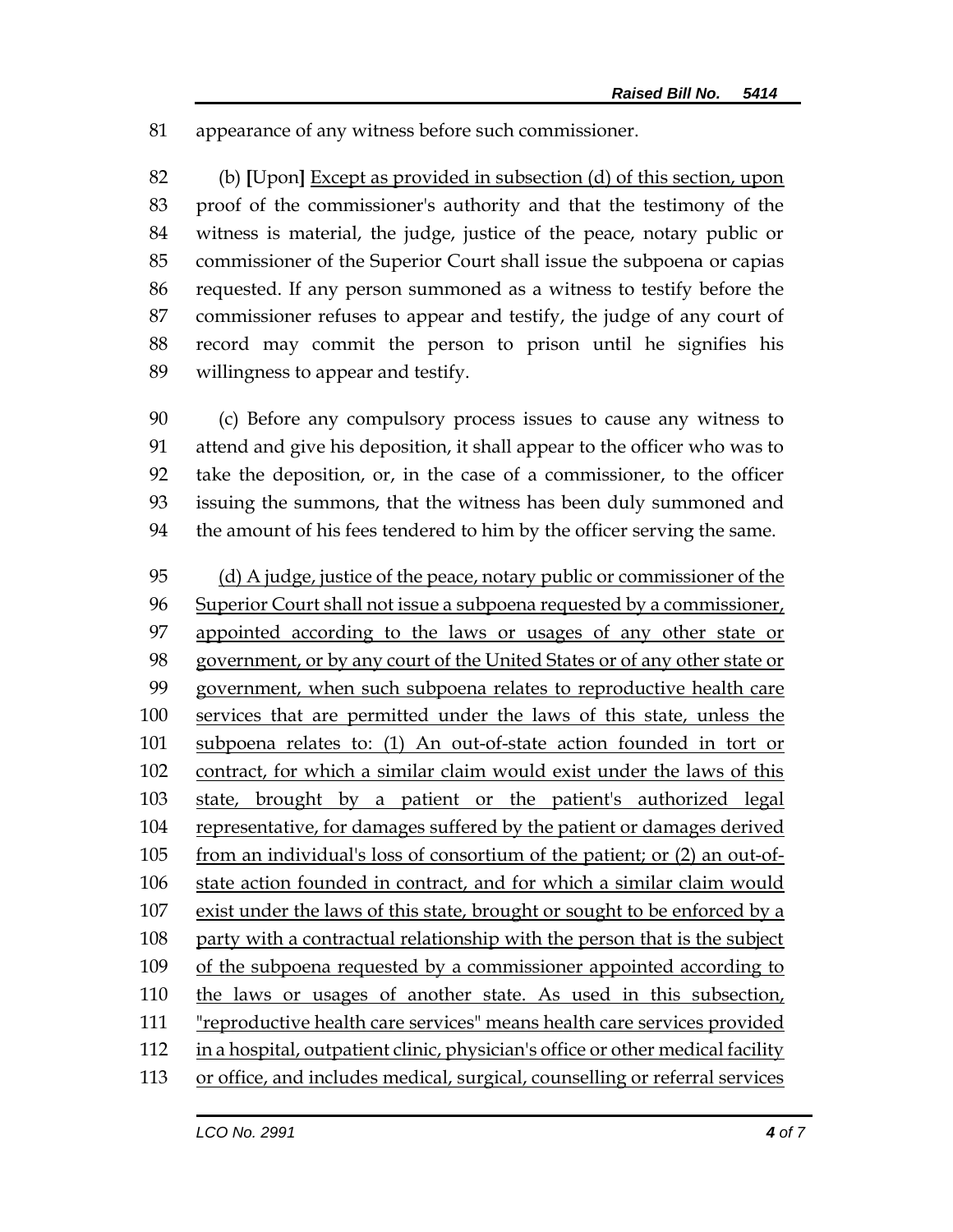relating to the human reproductive system, including services relating

to pregnancy, contraception or the termination of a pregnancy.

 Sec. 4. Subsection (b) of section 54-82i of the general statutes is repealed and the following is substituted in lieu thereof (*Effective July 1, 2022*):

 (b) If a judge of a court of record in any state which by its laws has made provision for commanding persons within that state to attend and testify in this state certifies, under the seal of such court, that there is a criminal prosecution pending in such court, or that a grand jury investigation has commenced or is about to commence, that a person being within this state is a material witness in such prosecution or grand jury investigation and that the presence of such witness will be required for a specified number of days, upon presentation of such certificate to any judge of a court of record in the judicial district in which such 128 person is, such judge shall fix a time and place for a hearing and shall make an order directing the witness to appear at such time and place for such hearing. If, at such hearing, the judge determines that the witness is material and necessary, that it will not cause undue hardship to the witness to be compelled to attend and testify in the prosecution or a grand jury investigation in the other state and that the laws of such other state and the laws of any other state through which the witness may be required to pass by ordinary course of travel will give to such witness protection from arrest and from the service of civil or criminal process, the judge shall issue a summons, with a copy of the certificate attached, directing the witness to attend and testify in the court where the prosecution is pending, or where a grand jury investigation has commenced or is about to commence at a time and place specified in the 141 summons, except that no judge shall issue a summons in a case where prosecution is pending, or where a grand jury investigation has commenced or is about to commence for a criminal violation of a law of such other state involving the provision or receipt of or assistance with reproductive health care services, as defined in section 1 of this act, that are legal in this state. At any such hearing, the certificate shall be prima facie evidence of all the facts stated therein. If such certificate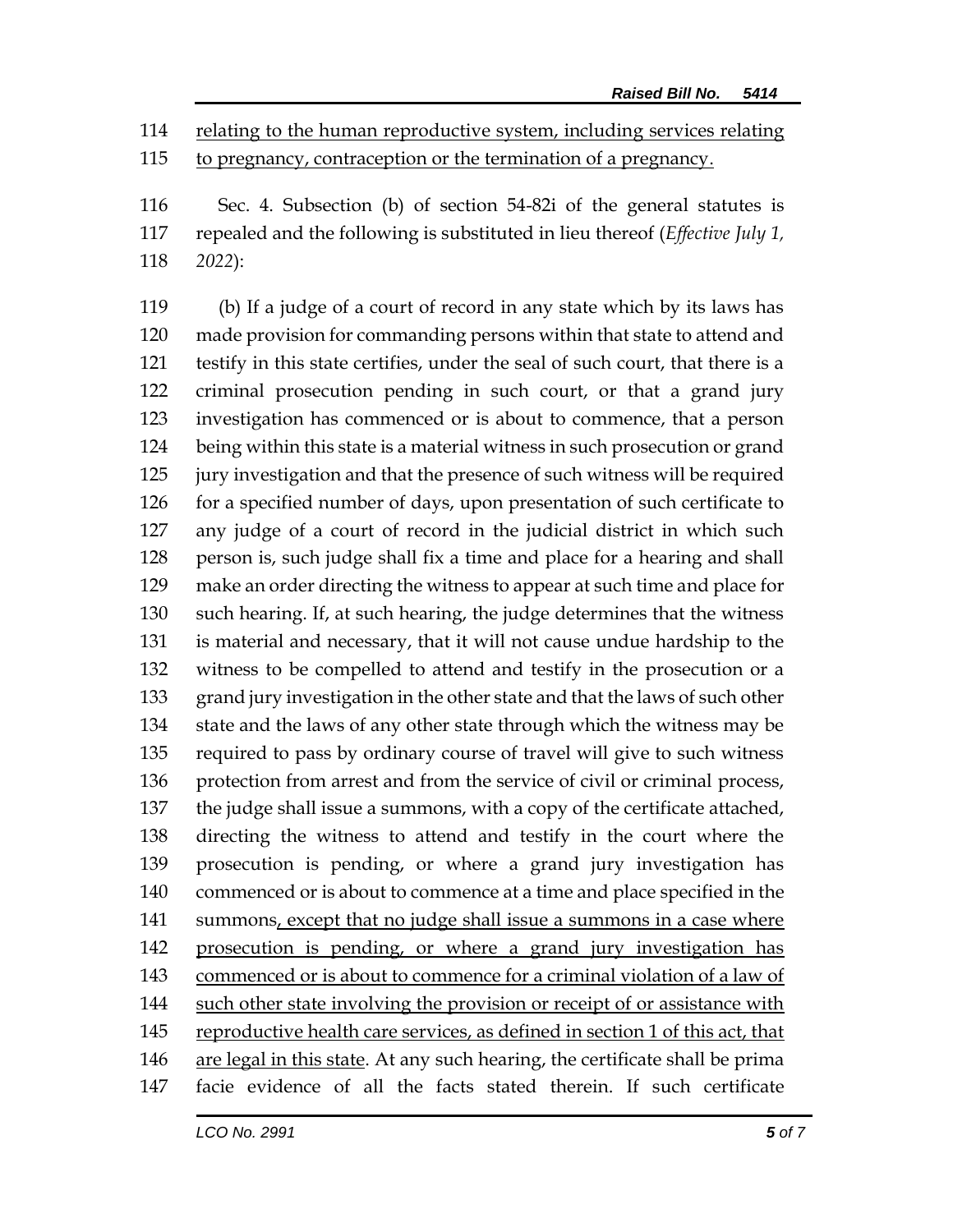recommends that the witness be taken into immediate custody and delivered to an officer of the requesting state to assure the attendance of the witness in such state, such judge may, in lieu of notification of the hearing, direct that such witness be forthwith brought before such judge for such hearing, and, being satisfied, at such hearing, of the desirability of such custody and delivery, of which desirability such certificate shall be prima facie proof, may, in lieu of issuing a subpoena or summons, order that such witness be forthwith taken into custody and delivered to an officer of the requesting state. If such witness, after being paid or tendered by an authorized person the same amount per mile as provided for state employees pursuant to section 5-141c for each mile by the ordinary traveled route to and from the court where the prosecution is pending and five dollars each day that such witness is required to travel and attend as a witness, fails, without good cause, to attend and testify as directed in the summons, the witness shall be punished in the manner provided for the punishment of any witness who disobeys a summons issued from a court of record in this state.

 Sec. 5. Section 54-162 of the general statutes is repealed and the following is substituted in lieu thereof (*Effective July 1, 2022*):

 The Governor of this state may also surrender, on demand of the 168 executive authority of any other state, any person <u>found</u> in this state who is charged in such other state in the manner provided in section 54- 159 with committing an act in this state, or in a third state, intentionally resulting in a crime in the state whose executive authority is making the demand, and the provisions of this chapter not otherwise inconsistent shall apply to such cases, even though the accused was not in that state at the time of the commission of the crime and has not fled therefrom provided (1) the crime for which extradition is sought would be 176 punishable by the laws of this state if committed in this state, and (2) the consequences claimed to have resulted from the crime in the demanding state had taken effect in this state.

 Sec. 6. (NEW) (*Effective July 1, 2022*) (a) No state agency or employee, appointee, officer or official or any other person acting on behalf of a